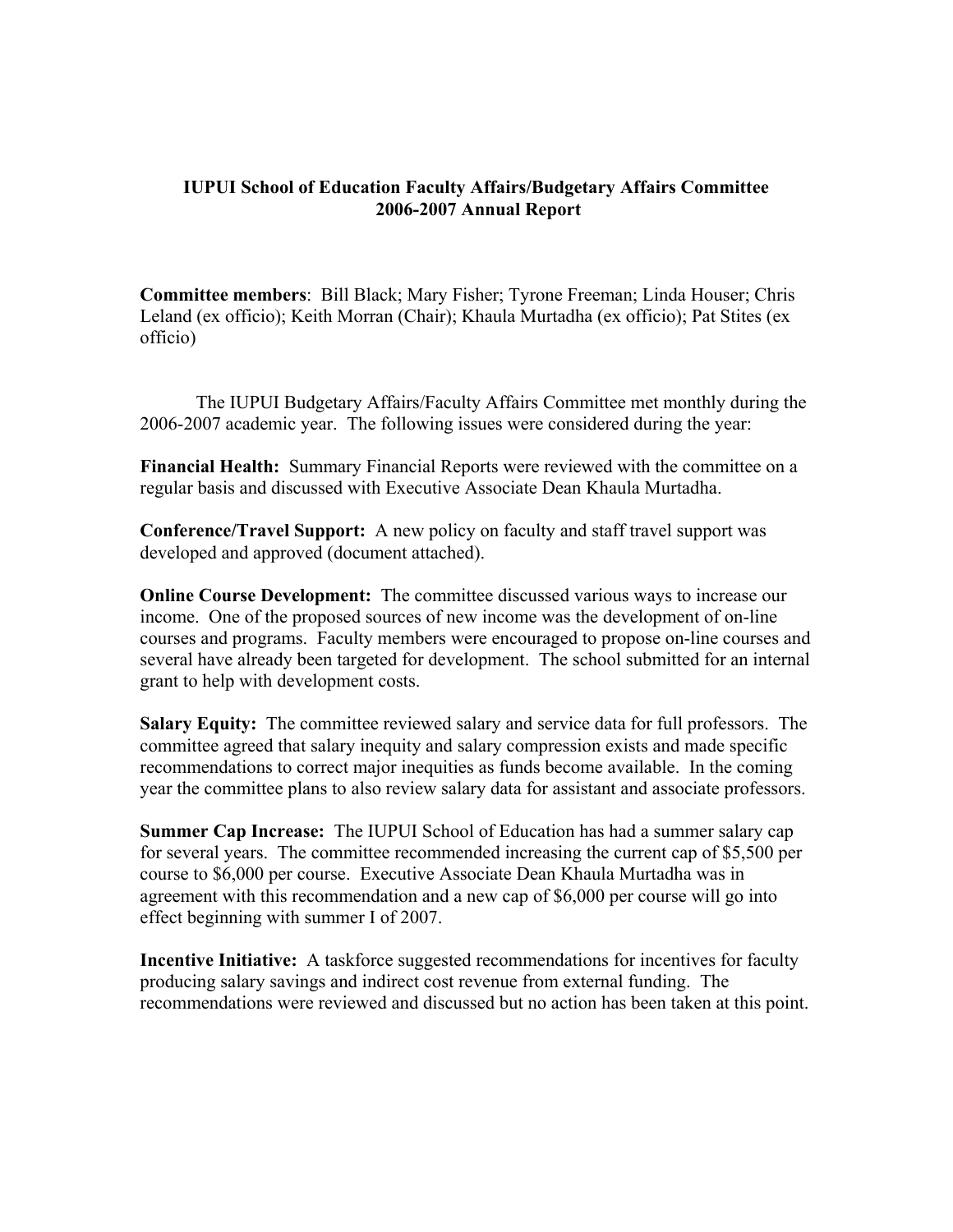#### **Page 2**

**Faculty Governance and Service Fatigue:** At the request of the Agenda Committee of Policy Council, our committee discussed the report on faculty service fatigue. Reactions and recommendations on this report were forwarded to the Agenda Committee (document attached).

**Review of IUPUI Faculty/Budgetary Affairs Committee Functions:** At the request of the Long Range Planning Committee (LRPCA), our committee reviewed our own committee structure and its functions as well as possible redundancy with other committees. We did not identify any significant overlap of responsibility with other committees or any need to revise the functions of the committee. However, we did believe that the charge of our committee could be clarified with some new wording of the charge. The proposed new wording of the charge is attached.

Report submitted: April 17, 2007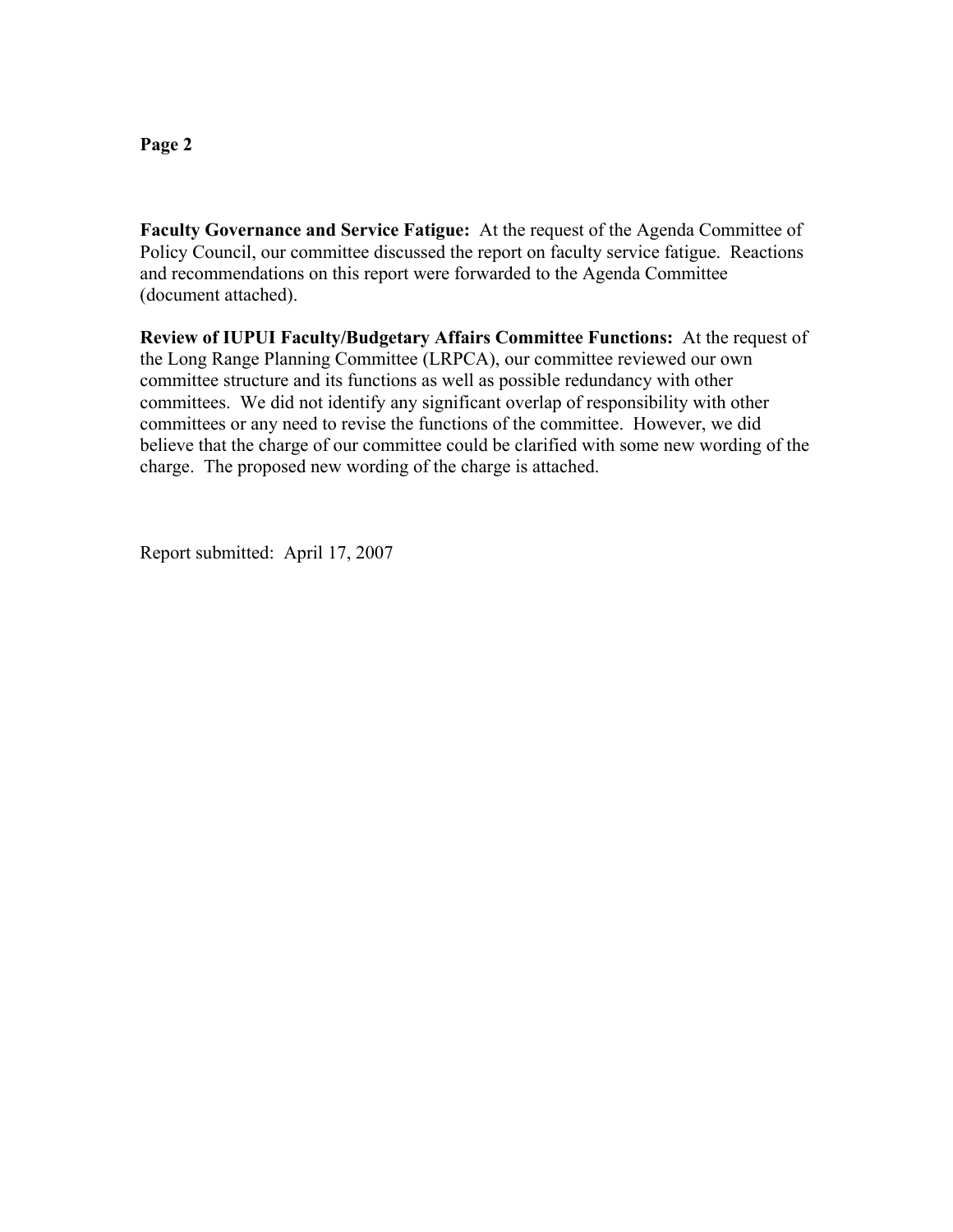# Conference/Travel Support for Faculty

The following Conference/Travel Support Policy for IUPUI SOE faculty and professional staff members has been approved by the Faculty Affairs/Budgetary Affairs Committee.

Full-time clinical, tenure-line, and tenured faculty members and professional staff employees may be reimbursed for one conference/travel per fiscal year (July 1- June 30). The limit is \$500 if the faculty member is presenting at a conference and \$300 if not presenting. Conference/travel funds not used in any given year may not be carried over to future years. Tenure-line faculty members who have start-up funds are not eligible for this reimbursement.

Approved by the IUPUI SOE Faculty Affairs/Budgetary Affairs Committee: April 4, 2007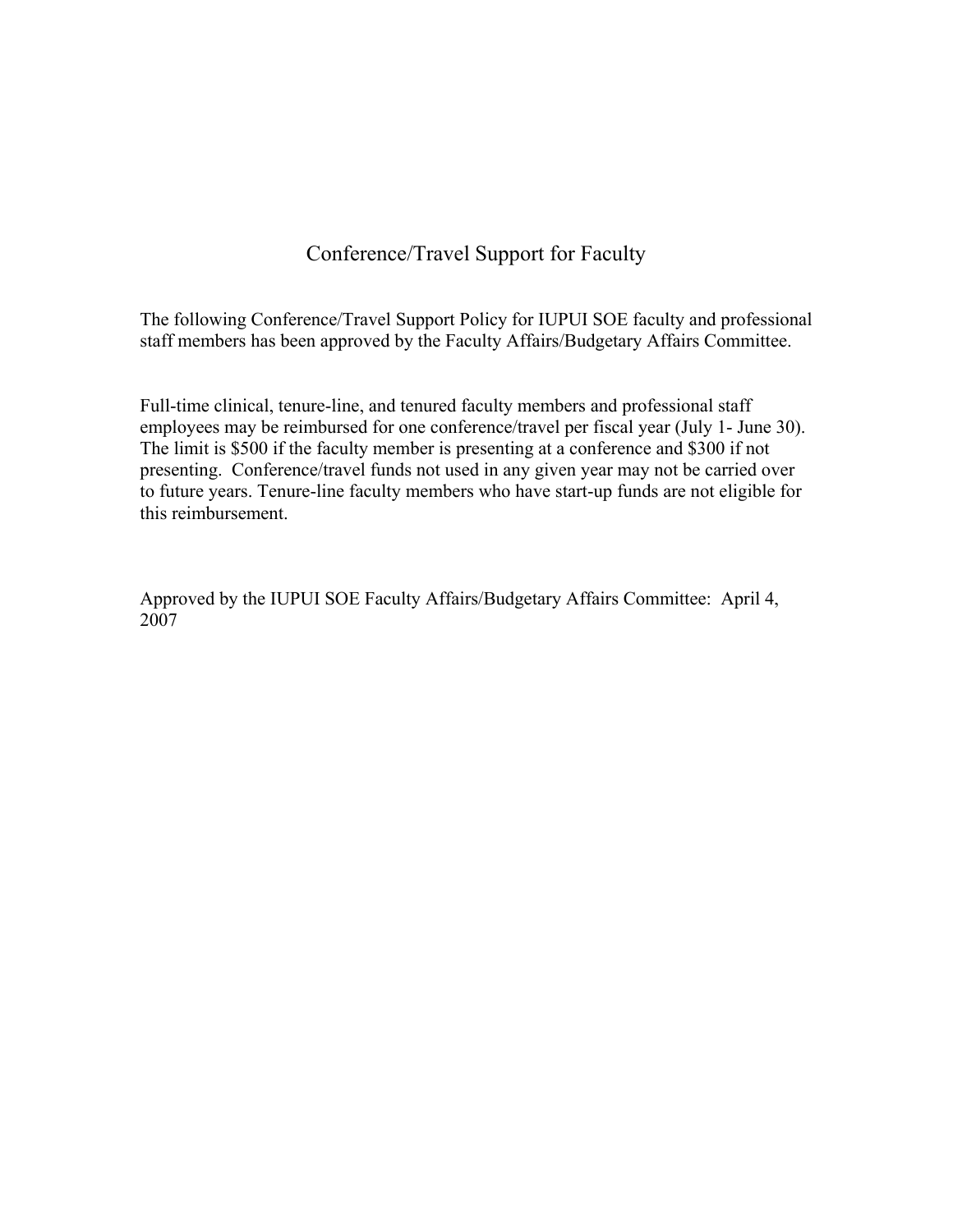# IUPUI SOE Faculty/Budgetary Affairs Committee Discussion on Faculty Service Fatigue, December 6, 2006

The members of the IUPUI SOE Faculty Affairs/Budgetary Affairs Committee discussed the Agenda Committee's report on faculty governance and service fatigue and want to share the following items:

- 1. Service overload is a problem that needs to be addressed. This is especially true for IUPUI faculty since we must staff committees on both the IUPUI and IUB campuses in many cases. The April 2004 Report of the Long Range Planning Committee (Co-Chaired by Gary Ingersoll and Barbara Wilcox) notes many of the advantages and barriers related to core campus functioning as well as providing several recommendations (some related to service overload issues). We recommend that the recommendations of this report be taken into consideration as solutions are sought for the service fatigue problem.
- 2. We think the idea of a tracking procedure to monitor the service load of faculty members is a good one if it can be accomplished and maintained in a time efficient manner. This would be useful for administrators to refer to when they are deciding who to assign to a given service task. Related to this, it may be possible to identify various committees as low, medium, or high in terms of work intensity and time commitment and this could also be taken into consideration for committee assignments.
- 3. We also liked the idea of developing clear service standards for faculty at assistant, associate, and full professor ranks. This would help clarify the meaning of a "fair share" for each faculty member.
- 4. We believe that campus level administrators should be encouraged to collaborate with school administrators before asking faculty to serve on campus level committees. It seems that faculty members are often asked to serve on campus level committees with no consideration of how much school and department level service they are already doing. With an appropriate tracking system, school level administrators would be aware if a given faculty member was already overcommitted in terms of service.
- 5. In relation to possible committee restructuring, we believe it is a good idea to periodically review the need for each given committee as well as the minimum number of individuals required to get the work done. Related to this, we need to avoid having "token" committee members from one campus when the work being done is solely related to the other campus.